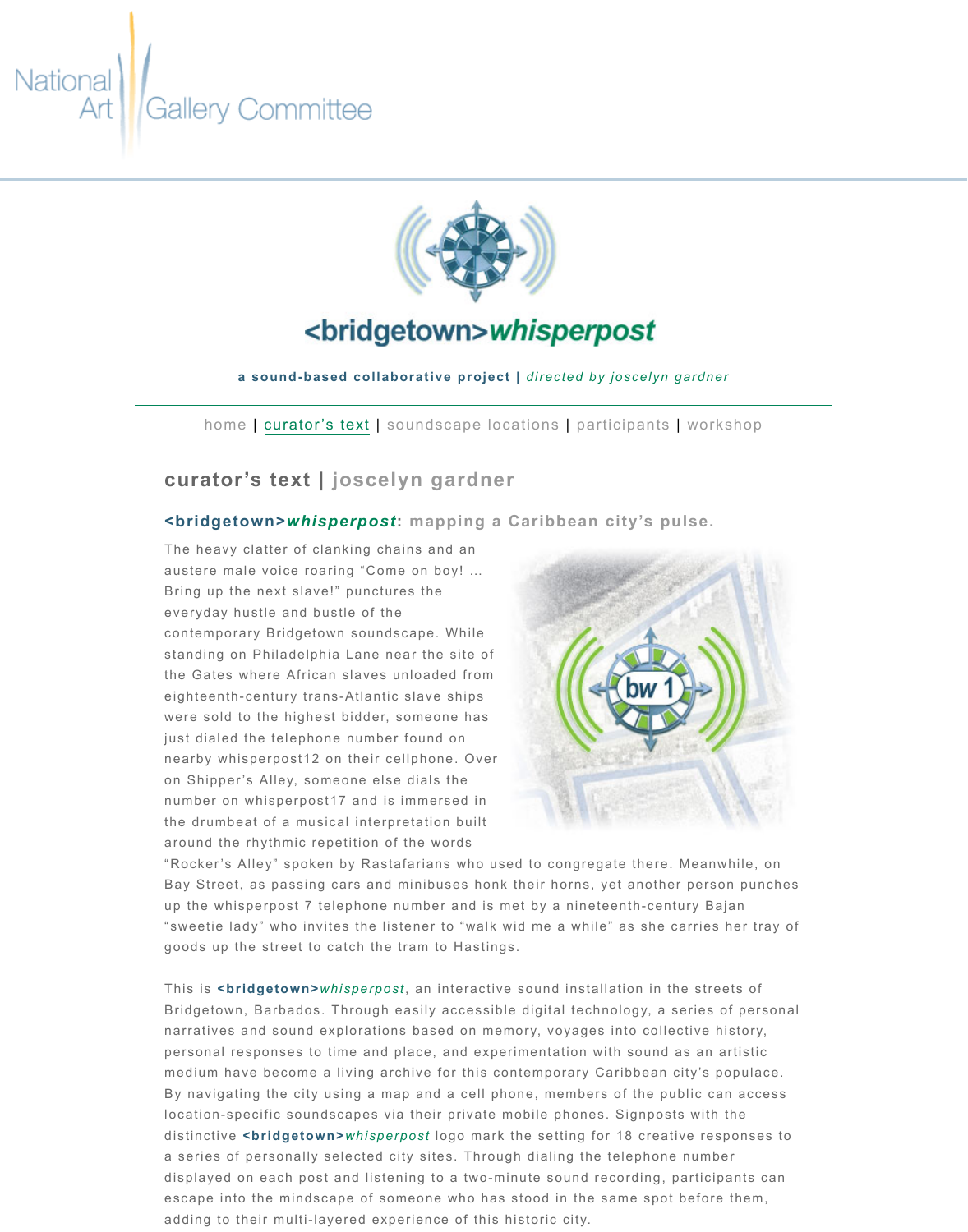montage of creative soundscapes which loosely narrate a history establish the collective history of a city's inhabitants. As with project (a literary montage of published / personal texts about collected between 1928 and 1940), **<bridgetown>***whisperpost* sem[a](file:///Volumes/bridgetown_whisperpost/website-files/html/curators-text.html#footnote-list-1)ntically dense iconic simultaneity with the past pressed u such a way that history is conflated. At whisperpost 18, the loud razor being used to cut hair in a street salon shapes a vibrant soundscape on Bolton Lane (Alberta Whittle's Sugar for the Be Menard-Greenidge's whisperpost 12, the (unburied) ghosts of of slavery on which the city was built, are unleashed through to rattling chains. This juxtaposition of fragments of the past and day-to-day flurry of city life collapses space and time and help site of remembrance for the people who live or work there. At Liverpool Lane, Judy Layne-Banks creates a personal memoir Eileen Rudder, a craftswoman who for many years sold her hand corner. Her subtle reference to vendors hiding from the police game... Getting chase, and selling again..." opens up a space repeats itself in the city. Over on Roebuck Street, at whisperpo dramatically recounts a tragedy that occurred in the 1920s out her great-grandfather, P.C.Fields, where a passerby was set a flaming demijohn of liquor.

These personal insights offer an alternative view of Bridgetown recorded in the official history books or appearing on foreign prints of from the colonial period, nor the Bridgetown found on contemp souvenirs produced for the commercial / tourist market. It is in Barbadians know intimately  $-$  a living street culture that celebrates and is unafraid to project its private self; a form of expression publicly during national street festivals when calypso singers g concerns, or in radio "talk-shows" such as Gutterperk where lo opinions on socio-political matters. The project recognizes the discourse that defines the city through private insight. It seeks reading of Bridgetown that probes beneath its public face as a commercial / tourism gateway to the world, by revealing the cit of personal memory. It privileges the indigenous audience (an native dialect and intimate allusions to specific incidents / idea works<sup>3</sup>) and ultimately poses the uncomfortable question; in the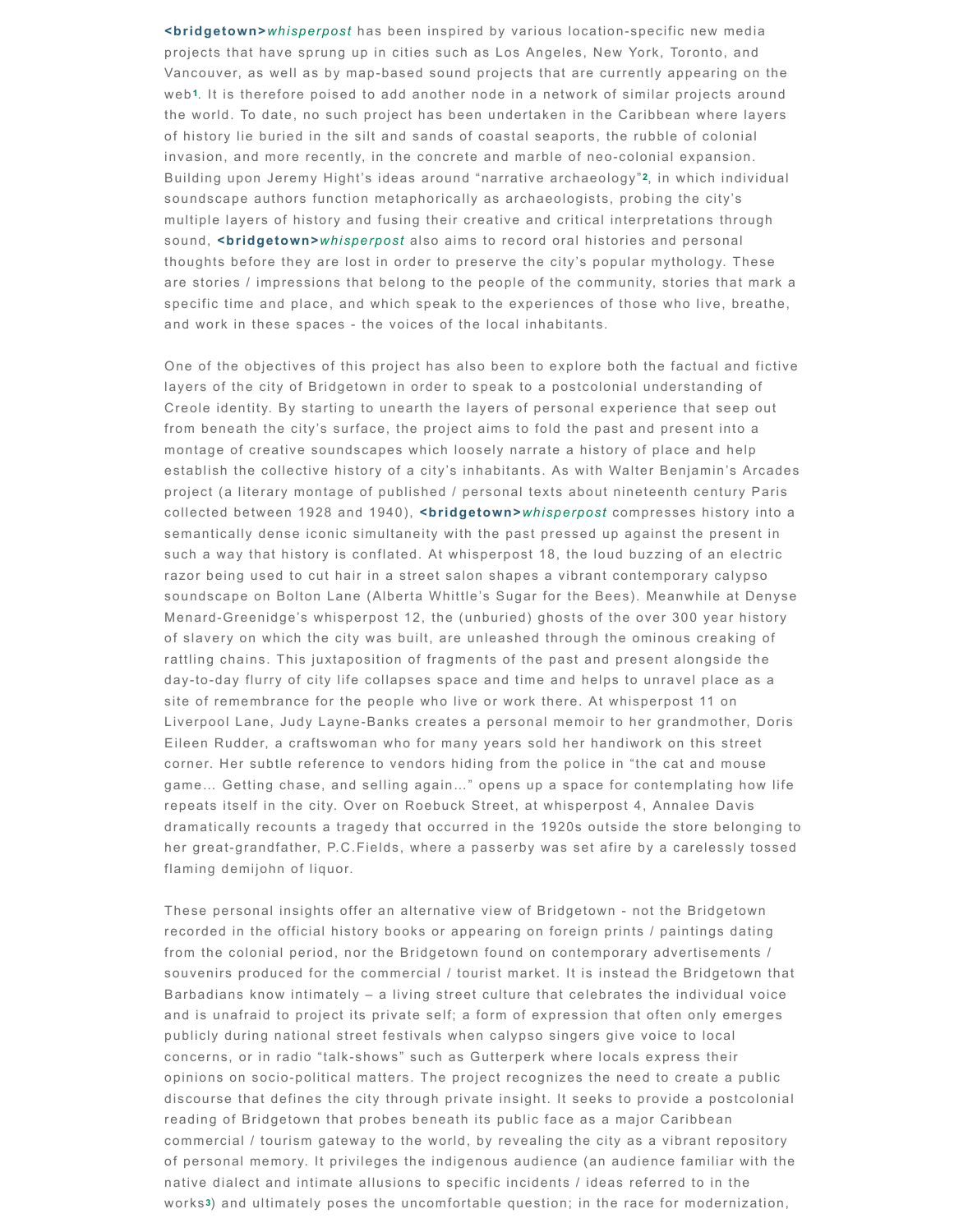leap into modernity (perhaps subversively underscored by her "foreign" accent in her up-beat poetic interpretation). At whisp proudly personifies the spirit of Willoughby Fort (built in 1656) melodramatic sound of canon blasting in the background, point things, "A modern car park, where Carlisle House now rests, re

Storytelling has traditionally played an important role in Caribb people have typically passed stories orally from one to anothe in village rum shops, and in the street. Recordings of live perf storytelling masters like Paul Keens Douglas and Alfred Pragn collective sound memory. But what happens to this oral tradition contemporary world where television and advertising media ha boundaries and private spaces of oral exchange, and people c via wireless technologies than out in the yard? What place doe our fast-paced electronic world? **<br />
<b>comploint** the value of set see disappearing art of storytelling into daily city life using new digital electronic technology. By providing one-on-one access to spoken soundscapes through messages, it uses this personal communication technology for specific form of storytelling. Paradoxically, the ability to activa which inspired their telling and to seemingly "walk into" the sto interactive dimension to the relationship between the storyteller privileges the listener's "experience" of the story in the physic belongs over direct human contact with the storyteller. The pai access to the imaginative world of the storyteller and actively and the present world simultaneously. The cell phone becomes self-expression and makes the work accessible to members of level. At whisperpost 14 on Shurland Alley, for example, the list Carlisle Bay while hearing a tumultuous account of the World \ the CNS Cornwallis narrated by an elderly lady who lived in the Similarly, on Spry Street, at whisperpost 9, listeners gaze up at walls" of the Masonic Lodge (built in 1740) to solve the storyte what, am I?" The fact that these stories are "packaged" for cor ubiquitous cell phone<sup>5</sup> intensifies the irony of contemporary rel what was once a traditional aspect of Caribbean life and has now art form.

The act of walking through the streets of the city, of putting on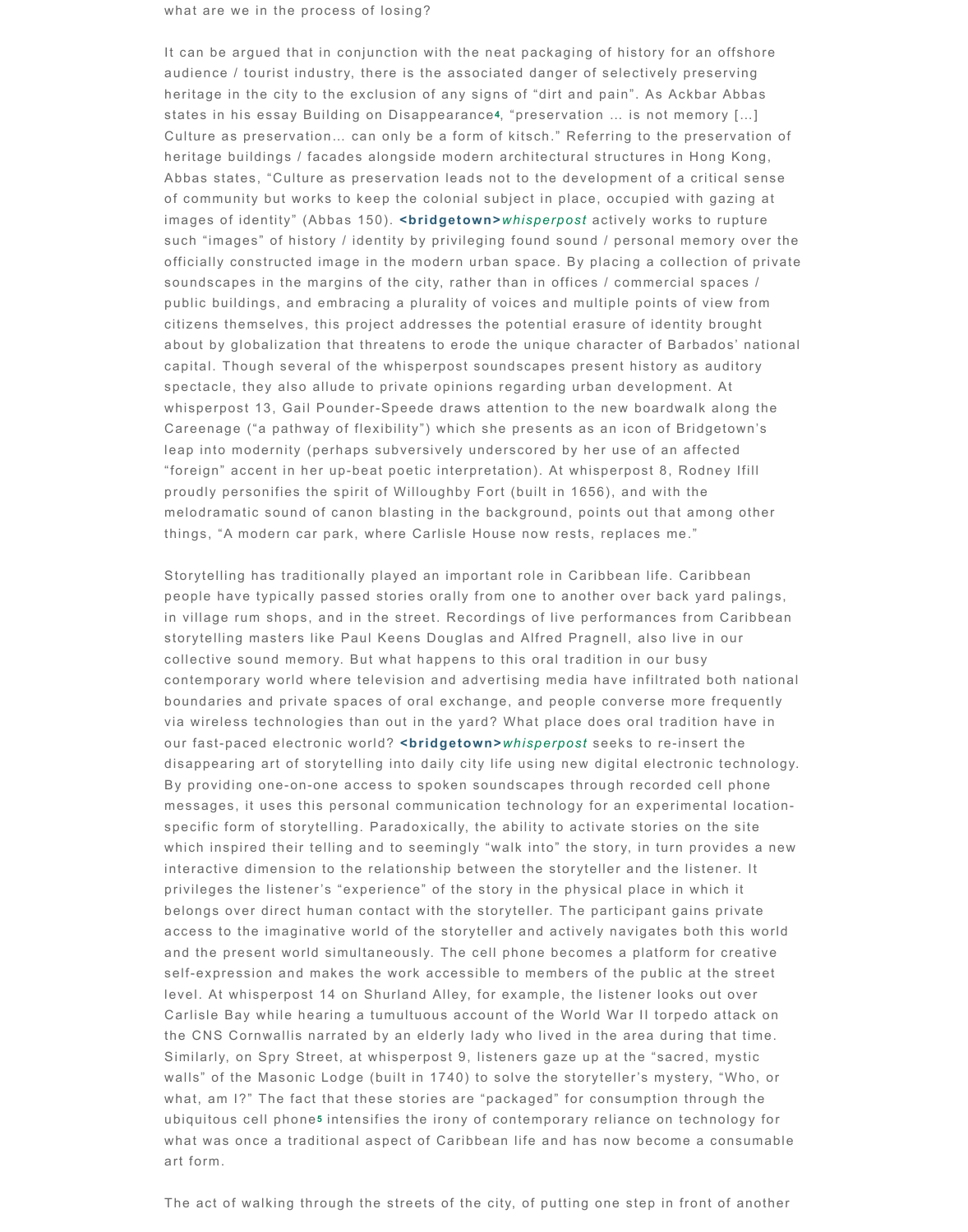participant to the organic beginnings of the city, before order  $v$ soundscapes beco[m](file:///Volumes/bridgetown_whisperpost/website-files/html/curators-text.html#footnote-list-6)e a space of dreaming, a creative space of as participants meander around the city looking for the whispe unfolds in the streets  $-$  a network shaped out of fragments det essay, de Certeau also laments the lack of local legends in cit proper names have been replaced by numbers, and the way "stories and that haunt the urban space" have been removed by the "logic of the it into "a suspended symbolic order". He quotes a city dweller place special... N[o](file:///Volumes/bridgetown_whisperpost/website-files/html/curators-text.html#footnote-list-7)thing special: nothing that is marked, opene story, signed by something or someone else." <br /> **bridgetown>** $w_1$ space for such memories - the whisperpost soundscapes fill the detour into the imagination, and add humanity to the public str ordinary yet "special" city site / street from a personal perspect

The **<bridget[o](file:///Volumes/bridgetown_whisperpost/website-files/html/curators-text.html#footnote-list-8)wn>***whisperpost* soundscapes also help to colla time and space in the city. At whisperpost 2, on Liverpool Lane footsteps ("a hundred and seventy-one steps, shoe size twelve Nelson's statue... to the Gate") in an arrestingly haunting sour footsteps used to measure this city space with the measure of specifically, the measure of the toll that a colonial history has Barbados (an insistent allusion to slavery intensified by the repeation negroes, negroes... negro slaves, negro slaves, negro slaves.. and space reoccurs at whisperpost 6 in National Heroes' Squa of sound consistent with an echo chamber from the past, Ingrid incident at the House of Assembly and muses about the passir soundscape ends with the perfunctory sound of a pay phone re announcing "We're sorry... You're out of time..." as the phone I

In her essay, Data and Narrative: Location Aware Fiction, Kate in the new physically located audio works within cities, "the cit an interface for narrative fragments so that they may be expered and all the  $\alpha$ real backdrop of the city." **The insertion of the <br idgetown>** within both the physical reality of Bridgetown's streets as an in project as well as in the virtual space of an interactive website ideas of place, space and time that these two types of interfac interactive installation within the city, the participant / walker ' versions of the same space simultaneously"  $-$  impressions of  $b$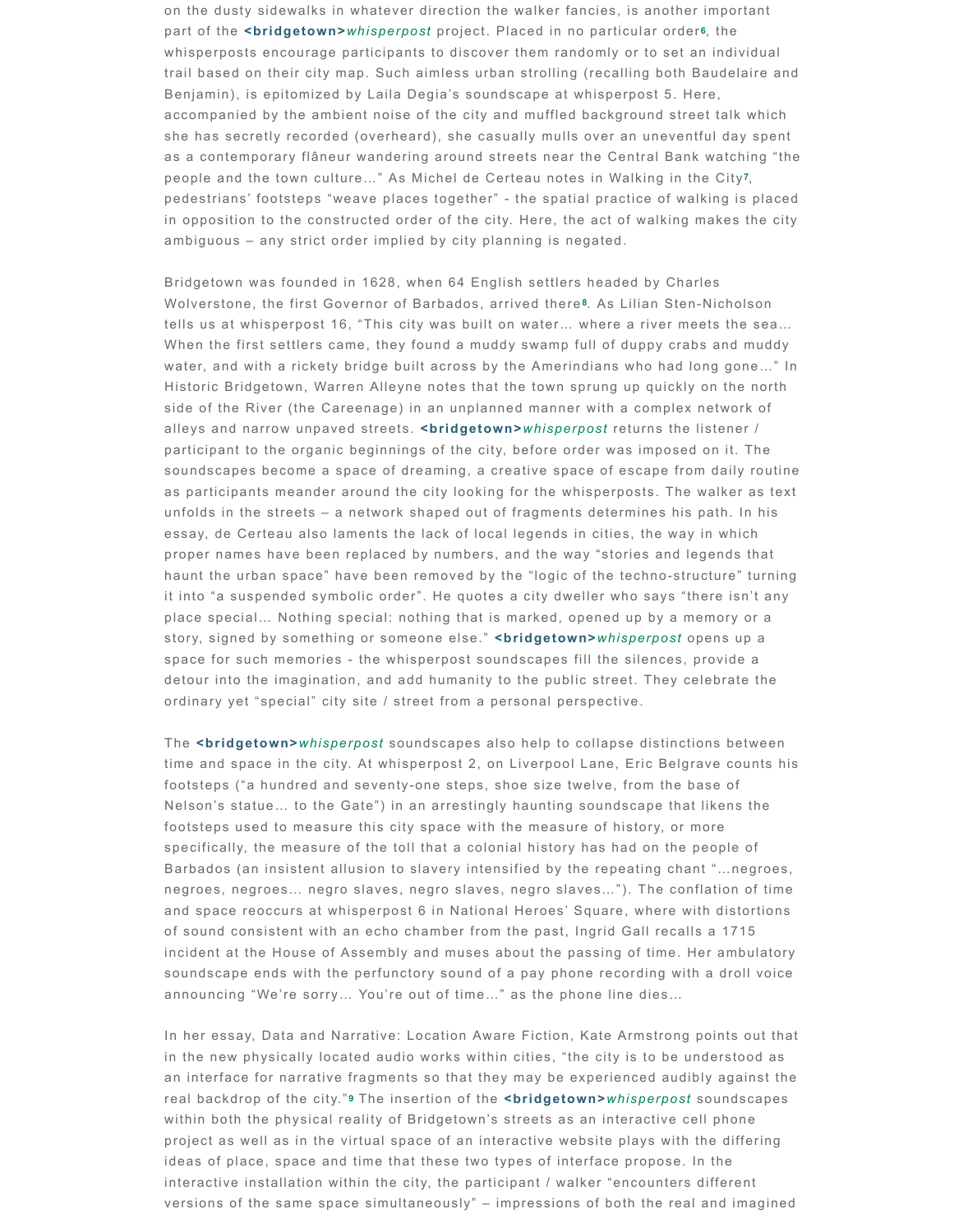however, the project helps to develop a new intimacy with the a multitude of new voices. Official stories mutate into personal tribulation, of tribute and contemplation, helping to give shape understanding of Caribbean identity. The Bridgetown of the pa a prosperous mercantile center with trading houses, taverns, and street and street and street and street and s vendors) is juxtaposed with the Bridgetown of the present (a th commercial center). Horse hoofs on cobbled streets, carriage v uneven pavements, explosions of canon fire, sirens shrieking, chiming, hymns of praise, and waves gently lapping against the voices of ordinary people, thrusting a profusion of buried thoughts At each whisperpost, a shard of memory is slipped into the pul digital technology. But, as Lilian Sten-Nic[ho](file:///Volumes/bridgetown_whisperpost/website-files/html/curators-text.html#footnote-list-11)lson ponders at wh water's edge, "Times change; fortunes change; but some thing go down to Bridgetown at night when it's dark and quiet, you w crabs. The sea is the sea, and the land is the land. And, where always magic".

Joscelyn Gardner is a multi-media visual artist whose practice focuses o postcolonial feminist perspective. She was born in Barbados in 1961 to a on the island since the seventeenth century. She holds a B.F.A. (Printma Queen's University, Canada, and an M.F.A. from the University of Western Ontario. Since 2000, Supersity 2000, Gardner has been working and residing in Canada where she teaches art Ontario and at Fanshawe College, in London, Ontario. She has represent international exhibitions including the Sao Paulo Biennials (1994, 1996), the Caribbean region, Canada, and the U.S.A., and has exhibited in several group shows in Europe, and  $\overline{E}$ U.S.A., Canada, the Caribbean, South and Central America, and India.

1. The projects referred to include *[murmur]* by the [murmur] collective, Roussel, and Gabe Sawhney (Vancouver, Montreal, Toronto); 34 North, 1 Naomi Spellman, and Jeremy Hight (Los Angeles); *Talking Street* (New Your York); and *PING* by Kate Armstrong (Lithuania).  $\Lambda$ 

2. Jeremy Hight, *Narrative Archaeology* . http://www.34n118w.net/ **/\**

3. For example, two of the soundscapes allude to the controversy surround Nelson's Statue in Trafalgar Square (now National Heroes' Square). At *w* measuring the space in footsteps says, "...from the base of Nelson's stat the Gate..." At *whisperpost 6*, Ingrid Gall comments, "Changes made in the